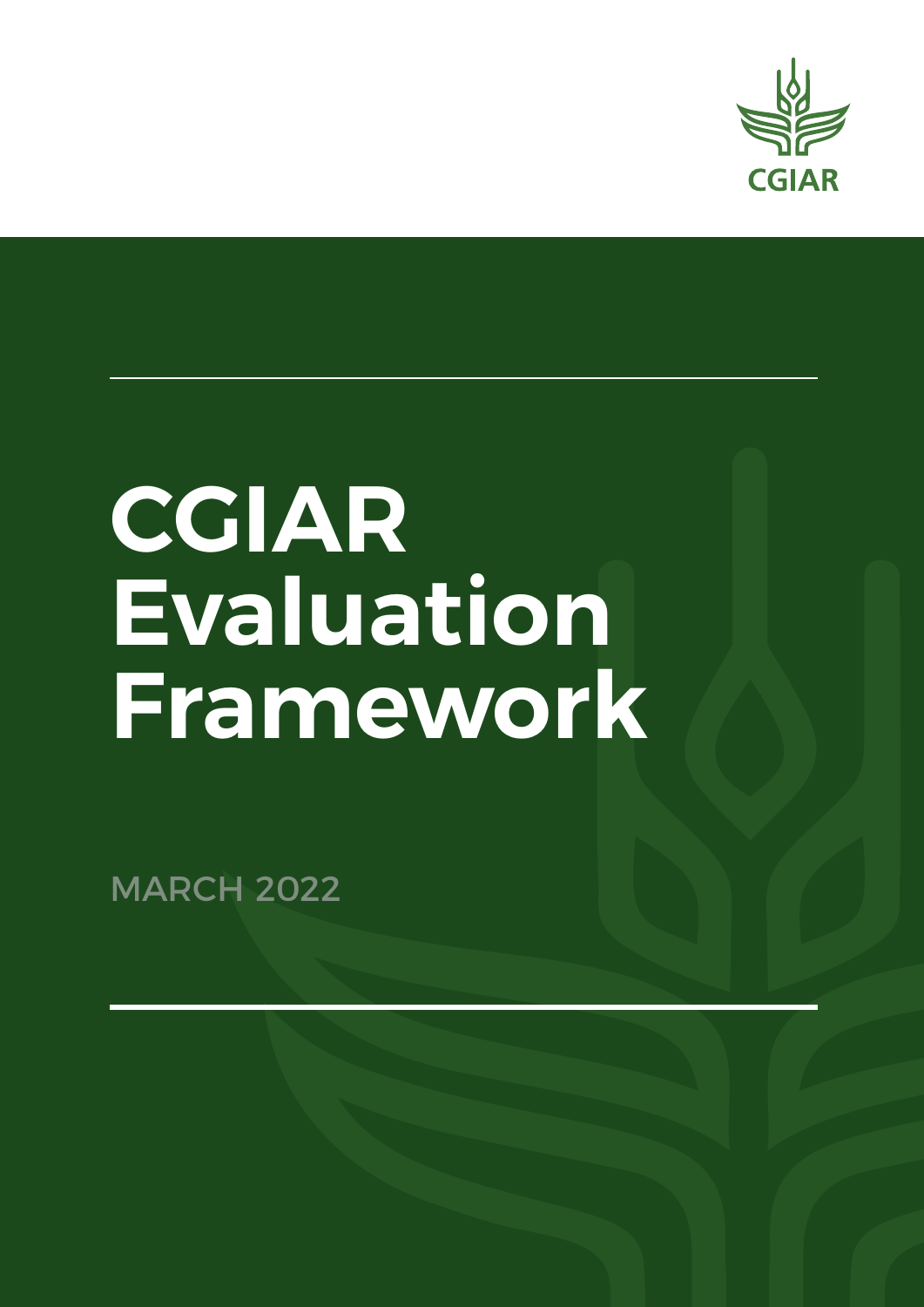# **Contents**

| $\mathbf{2}$ |                  | Key Concepts and Theory of Change manufacture and the control of the Taylor and Theory of Change manufacture and the Concepts and Theory of Change manufacture and the Concepts and Theory of Change manufacture and Theory of |  |  |  |  |
|--------------|------------------|--------------------------------------------------------------------------------------------------------------------------------------------------------------------------------------------------------------------------------|--|--|--|--|
| 3            |                  |                                                                                                                                                                                                                                |  |  |  |  |
|              | 3.1              | Standards and Principles (2008) (2008) (2008) (2008) (2008) (2008) (2008) (2008) (2008) (2008) (2008) (2008) (                                                                                                                 |  |  |  |  |
|              | 3.2 <sub>2</sub> |                                                                                                                                                                                                                                |  |  |  |  |
|              | 3.3 <sub>2</sub> |                                                                                                                                                                                                                                |  |  |  |  |
|              |                  | Leadership Committment manufactured and a control of the control of the control of the control of the control o                                                                                                                |  |  |  |  |

# **Figures**

| Figure 3: Evaluation standards & principles and evaluation criteria with QoR4D elements | - 5 |
|-----------------------------------------------------------------------------------------|-----|

# **Related Documents**

- **• CGIAR Evaluation Policy 2022**
- **• CGIAR Evaluation Guidelines**

# **Abbreviations**

| AR4D        | <b>Agricultural Research for Development</b>           |
|-------------|--------------------------------------------------------|
| GDI         | Gender, Diversity, and Inclusion                       |
| KM          | <b>Knowledge Management</b>                            |
| MEL/IA      | Monitoring, Evaluation, and Learning/Impact Assessment |
| <b>PRMF</b> | Performance and Results Management Framework           |
| TOC         | <b>Theory of Change</b>                                |
| QA          | <b>Quality Assurance</b>                               |
| QoR4D       | <b>Quality of Research for Development</b>             |
|             |                                                        |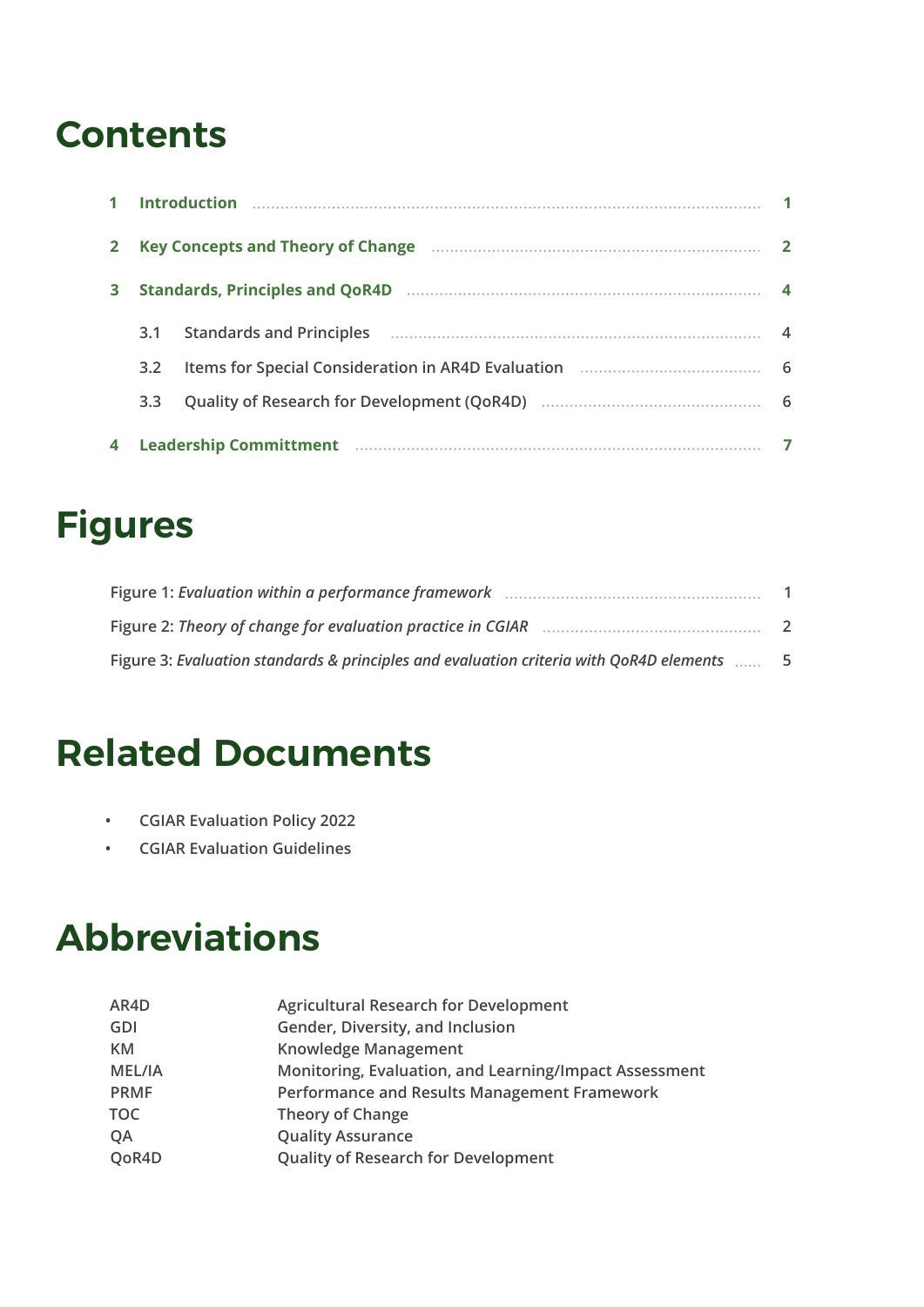# <span id="page-2-0"></span>**1 Introduction**

The CGIAR Evaluation Framework (the Framework) establishes the overall approach to process and performance evaluations in CGIAR. **<sup>1</sup>** It positions CGIAR's evaluation practice within relevant global frameworks and CGIAR's own internal governance and management frameworks. Setting out a theory of change (TOC) and core standards and principles for the practice of evaluation in CGIAR, this Framework also anchors CGIAR's Evaluation Policy, mandating the use of certain pillars in the conduct and use of process and performance evaluations.**<sup>2</sup>**

The 2030 Agenda for Sustainable Development and the Sustainable Development Goals (SDGs) provide the global frame of reference for funding and evaluating development cooperation. Further, CGIAR has adopted a [Quality of Research for Development \(QoR4D\) frame](https://cas.cgiar.org/sites/default/files/pdf/Quality%20of%20Research%20for%20Development%20in%20Practice%20for%20One%20CGIAR_0.pdf)[work](https://cas.cgiar.org/sites/default/files/pdf/Quality%20of%20Research%20for%20Development%20in%20Practice%20for%20One%20CGIAR_0.pdf) as a guide to assessing research and innovation for development outcomes. The QoR4D framework complements this Evaluation Framework and underpins the CGIAR approach to evaluating science quality.

CGIAR is a global organization with an integrated governance, management, and operational structure. The [CGIAR 2030 Research and Innovation Strategy](https://cgspace.cgiar.org/bitstream/handle/10568/110918/OneCGIAR-Strategy.pdf) (the CGIAR Strategy) is operationalized through research-for-development programming supported by a broad range of funders and investors, including investments in a prospectus of Initiative [projects.](https://storage.googleapis.com/cgiarorg/2021/06/Document-SC13_02_Endorsed-2022-24-Investment_-Prospectus.pdf) The CGIAR [Performance](https://cgspace.cgiar.org/bitstream/handle/10568/113793/SC11-03b_CGIAR-Performance-and-Results-Management-Framework-2022-30_postmeeting.pdf?sequence=8) [and Results Management Framework 2022-2030](https://cgspace.cgiar.org/bitstream/handle/10568/113793/SC11-03b_CGIAR-Performance-and-Results-Management-Framework-2022-30_postmeeting.pdf?sequence=8) (PRMF) measures the results of these efforts.**3** The CGIAR Strategy and PRMF embrace the use of TOCs and systems thinking in efforts to deliver on CGIAR's mission.

The Evaluation Framework assumes that responsibilities pertaining to evaluation will be carried out by the CGIAR governance, management, and operational units and independent assurance, as detailed in current governance [frameworks](https://cgspace.cgiar.org/bitstream/handle/10947/4371/CGIAR%20System%20Framework%20-%20WEB.pdf?sequence=7), [charters](https://cgspace.cgiar.org/bitstream/handle/10947/4370/Charter%20CGIAR%20Organization.pdf?sequence=11), and similar documents**<sup>4</sup>**. It similarly assumes the implementation of established terms of reference for relevant, responsible governance bodies and committees, independent advisory and evaluation services, and units within the operational structure that pertain to monitoring, evaluation, and learning (MEL) across CGIAR.



<sup>1</sup> CGIAR is currently transitioning to [One CGIAR.](https://www.cgiar.org/food-security-impact/one-cgiar/) For consistency it is referred to as CGIAR throughout.

<sup>4</sup> See the accompanying Evaluation Policy for additional discussion (2022).

<sup>&</sup>lt;sup>2</sup> The CGIAR Evaluation Framework and Evaluation Policy come into effect upon the decisions of the CGIAR System Board and CGIAR System Council and supersede the 2012 CGIAR Policy for Independent External Evaluation.

<sup>3</sup> Th[e CGIAR Performance and Results Management Framework 2022-2030](https://cgspace.cgiar.org/bitstream/handle/10568/113793/SC11-03b_CGIAR-Performance-and-Results-Management-Framework-2022-30_postmeeting.pdf?sequence=8) complements the [CGIAR Strategy and Results Framework 2016-2030](https://cgspace.cgiar.org/handle/10947/3865).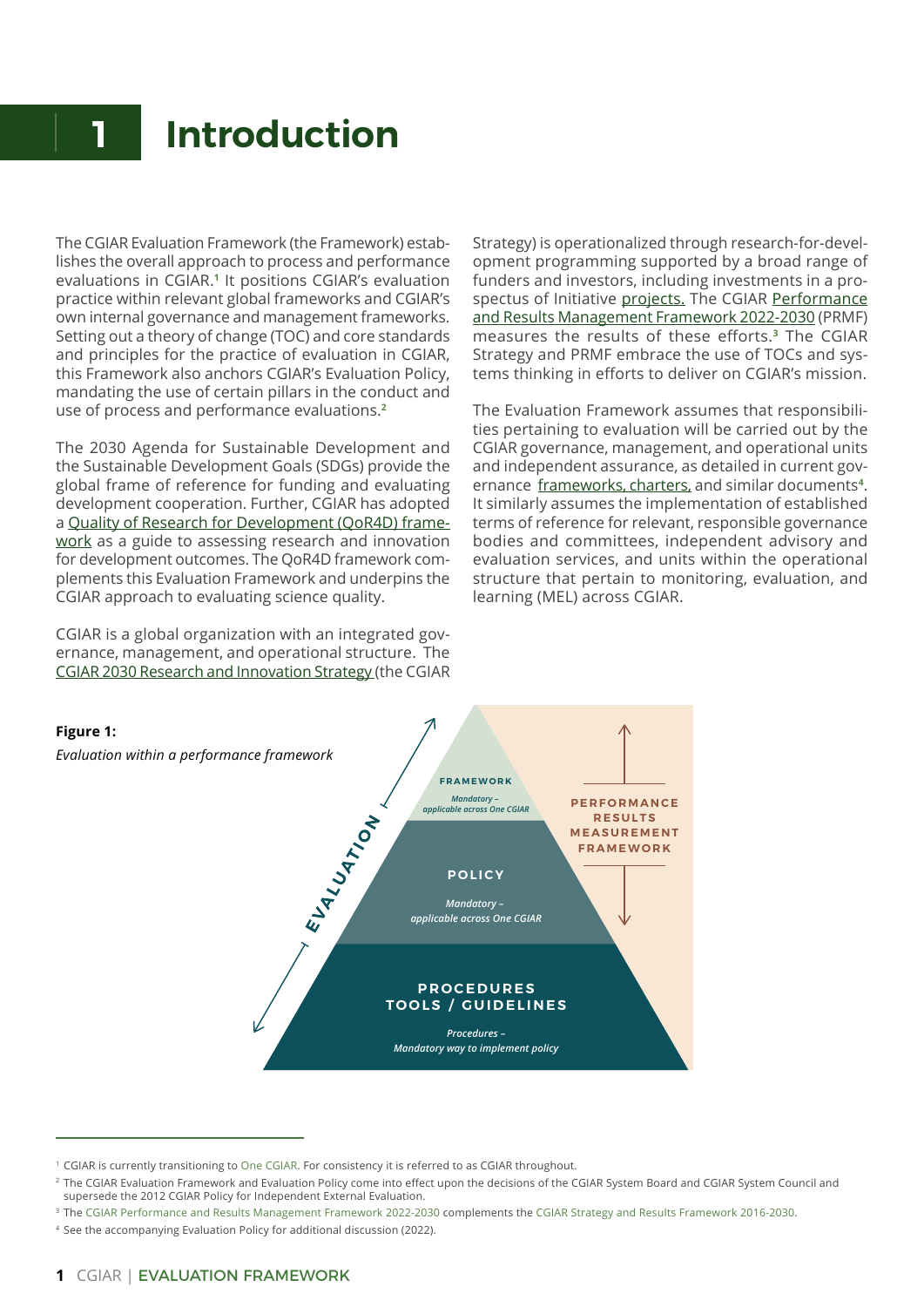### <span id="page-3-0"></span>**Key Concepts and Theory of Change 2**

CGIAR defines evaluation as a systematic and objective assessment of the design, implementation, and results of an ongoing or completed project, program, initiative, policy, or operational modality in CGIAR, in line with this Evaluation Policy and standards and principles under the Evaluation Framework.

The function of evaluation is to help CGIAR and its stakeholders measure and assess the process, results, and consequences of CGIAR's work.

Used in the context of **agricultural research-for-development** (AR4D) **programming**, evaluation considers the pathways from research activities within the sphere of control to the contributions that outputs make to outcomes and impacts for end users. In the context of evaluating **institutional and thematic phenomena**, evaluation contributes to the understanding of processes of change and end results. Evaluation supports examination of why and how change occurs.

To describe the use of evaluation in CGIAR, this Framework adopts a generalized theory of change for process and performance evaluations conducted in CGIAR, illustrated in Figure 2. The ToC is driven in part by a vision that CGIAR evaluation practice will support transformational learning and change**5**.

#### **Figure 2:** *Theory of Change for evaluation practice in CGIAR*

|                                                                                                                                                                                                                                                                                                                                                                              | <b>OUTPUTS</b>                                                                                                                                                                                                                                                                                                                                                                                                                            | <b>OUTCOME</b>                                                                                                                                                                                                                                                      |                                                                                                                                                                                                                                                                                                                         |
|------------------------------------------------------------------------------------------------------------------------------------------------------------------------------------------------------------------------------------------------------------------------------------------------------------------------------------------------------------------------------|-------------------------------------------------------------------------------------------------------------------------------------------------------------------------------------------------------------------------------------------------------------------------------------------------------------------------------------------------------------------------------------------------------------------------------------------|---------------------------------------------------------------------------------------------------------------------------------------------------------------------------------------------------------------------------------------------------------------------|-------------------------------------------------------------------------------------------------------------------------------------------------------------------------------------------------------------------------------------------------------------------------------------------------------------------------|
| <b>INPUTS FOR FRAMING</b>                                                                                                                                                                                                                                                                                                                                                    | 1.1 High-quality, independent, credible,<br>and useful evaluations of CGIAR                                                                                                                                                                                                                                                                                                                                                               | 1. Through recomemndations and<br>lessons learned evaluative                                                                                                                                                                                                        | <b>IMPACT</b>                                                                                                                                                                                                                                                                                                           |
| <b>PRINCIPLES AND STANDARDS</b><br>. Relevance, Use and Utility<br>. Independence and Lack of Bias<br>• Transparency<br>• Legitimacy, Participation<br>· Responsiveness to GDI<br>• Ethics and Equity<br>• Evaluability<br>· Credibility, Robustness<br>• Measurability                                                                                                      | system, research, institutions,<br>policies, and cross-cutting themes<br>1.2 Evaluation findings, recommenda-<br>tions and lessons learned are<br>reflected in the design of interven-<br>tions and strategic documents<br>1.3 Credible and robust evaluative evi-<br>dence is timely to facilitate adaptive<br>management<br>1.4 Effective feedback loops and fol-<br>low-up systems for embedding<br>learning from evaluations evidence | evidence from credible evalua-<br>tions informs decision-making<br>around CGIAR research planning<br>and management of interven-<br>tions, structure, performance,<br>processes and policies                                                                        | The evaluation<br>practice across<br><b>CGIAR</b> is in line with<br>international<br>standards, and<br>high-quality<br>evaluations are<br>used appropriately<br>for learning,<br>accountability, and<br>steering deci-<br>sion-making in a<br>system which is<br>cost-effective and<br>ensures sufficient<br>coverage. |
| · Mutual Accounability<br>· Efficiency<br>· Comparative Advantage<br>· Fairness, Confidentiality, No Harm<br>· System-framing and Complexity<br>Awarness<br>• Capacity Building<br><b>EVALUATION CRITERIA AND</b><br><b>QOR4D ELEMENTS</b><br>Relevance, Effectiveness,<br>Efficiency, Coherence,<br>Quality of Science (Credibility,<br>Legitimacy), Sustainability, Impact | 2.1 Awareness of the Evaluation Policy<br>and Framework, and guidelines<br>2.2 Coherent evaluation-related archi-<br>tecture<br>2.3 Indepedent evaluation embedded<br>in assurance                                                                                                                                                                                                                                                        | 2. Enhanced evaluation culture<br>and standards in CGIAR.<br>through learning mechanisms<br>and quality assurance for inde-<br>pendent accountability for<br>results, progress towards results<br>and learning enhances a holistic<br>and consistent CGIAR-wide ap- |                                                                                                                                                                                                                                                                                                                         |
|                                                                                                                                                                                                                                                                                                                                                                              | 3.1 Evaluation standards, principles<br>based on shared understanding<br>3.2 Mechanisms for effective and sys-<br>tematic evaluation-related commu-<br>nication and KM<br>3.3 Evaluation QA mechanisms<br>3.4 Responsive and needs-based eval-<br>uation capacity building                                                                                                                                                                | proach to MELprogress towards<br>results and learning enhances a<br>holistic and consistent CGIAR-<br>wide approach to MEL                                                                                                                                          |                                                                                                                                                                                                                                                                                                                         |

mptions & Risks: Adequate & appropriate resourcing and skills, committed and engaged MEL professionals, strong leadership support and<br>ership of evaluation agenda, evaluable CGIAR Initiatives, quality-assured robust perform

<sup>&</sup>lt;sup>5</sup> The TOC depicted in Figure 1 is subject to iterative co-development with the community of the CGIAR MEL practitioners (Monitoring, Evaluation and Learning Community of Practitioners (MELCOP) at the time of development of this document) and evaluation users- it will evolve as part of the One CGIAR transition.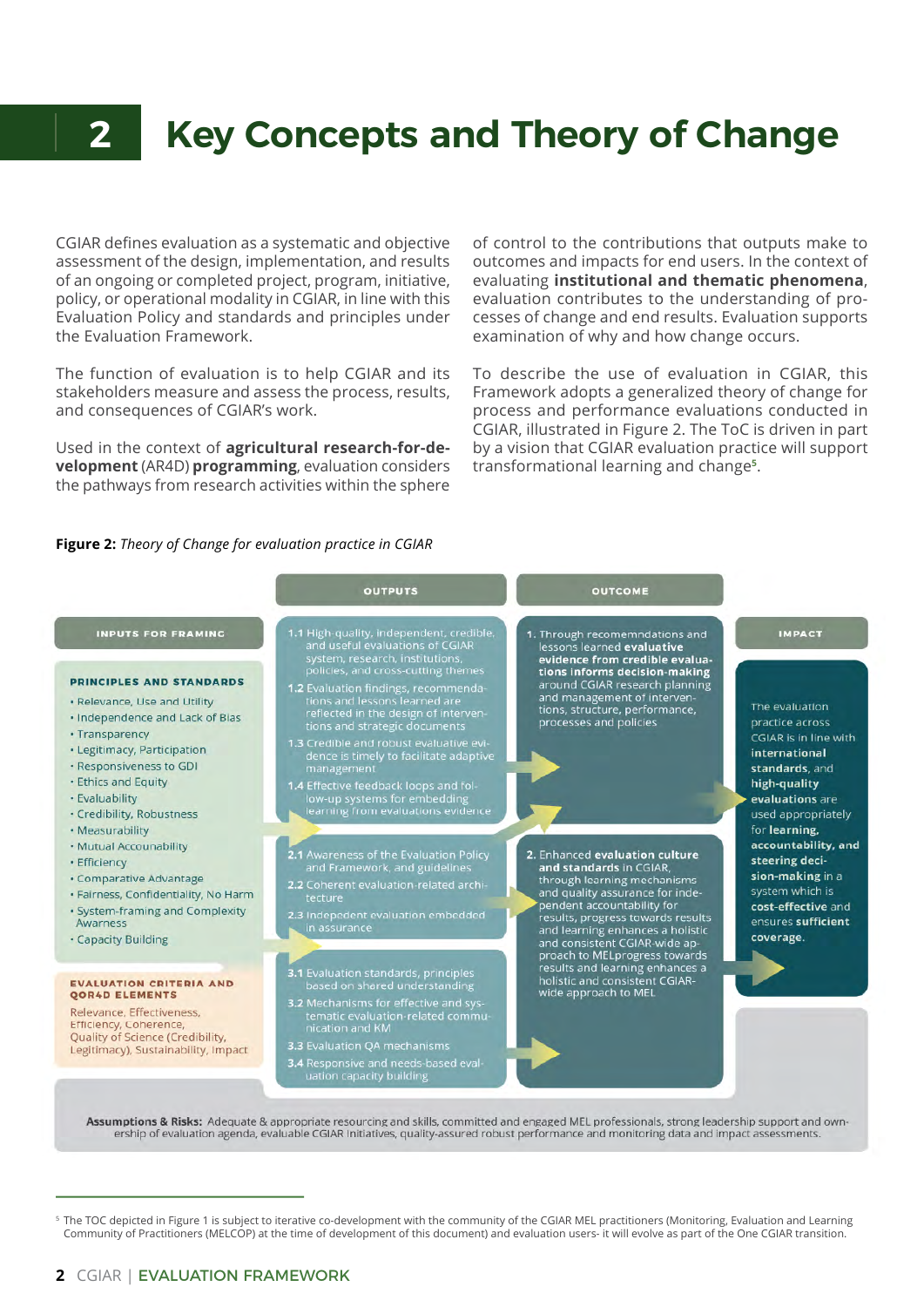#### **Key Concepts and Theory of Change 2**

Within CGIAR, evaluation is either an external, completely independent study (commissioned by the System Council and conducted through the CGIAR Advisory Service/evaluation function) or a largely independent study (commissioned by an initiative or project) of an in-depth nature that uses evaluation criteria in line with the CGIAR Evaluation Policy**6**. Together, these create a CGIAR-wide evaluation practice.

The aim of the CGIAR-wide evaluation practice is to produce evaluations that provide **accountability, support decision-making, and learning**, and furnish lessons for improved and more cost- and time-effective benefits in three interconnected ways:

### **1**

#### **Accountability and communication: Evaluations give account of the use of funds and related achievements. The account is conveyed via reporting and communication of findings.**

**2**

**Learning: Evaluations support institutional learning and contribute to the ongoing improvement of the quality and effectiveness of CGIAR's delivery of its mandate.**

### **3**

**Steering: Evaluations supply reliable findings that contribute to the evidence-based planning of AR4D objectives and underpin strategic and operational decision-making.**

<sup>&</sup>lt;sup>6</sup> This definition is adapted to CGIAR from the glossary of the OECD Development Assistance Committee <https://www.oecd.org/development/evaluation/> and Evaluation Network and the Norms and Standards for Evaluation, United Nations Evaluation Group (2016). [http://www.unevaluation.org/document/](http://www.unevaluation.org/document/detail/1914http://) detail/1914. A full spectrum of evaluation-related definitions is available in the most recent CGIAR [MELIA/PRMF glossary](https://drive.google.com/file/d/1v0O5wt4z3bgs_wCYa7H2FifTVSAXAVjl/view).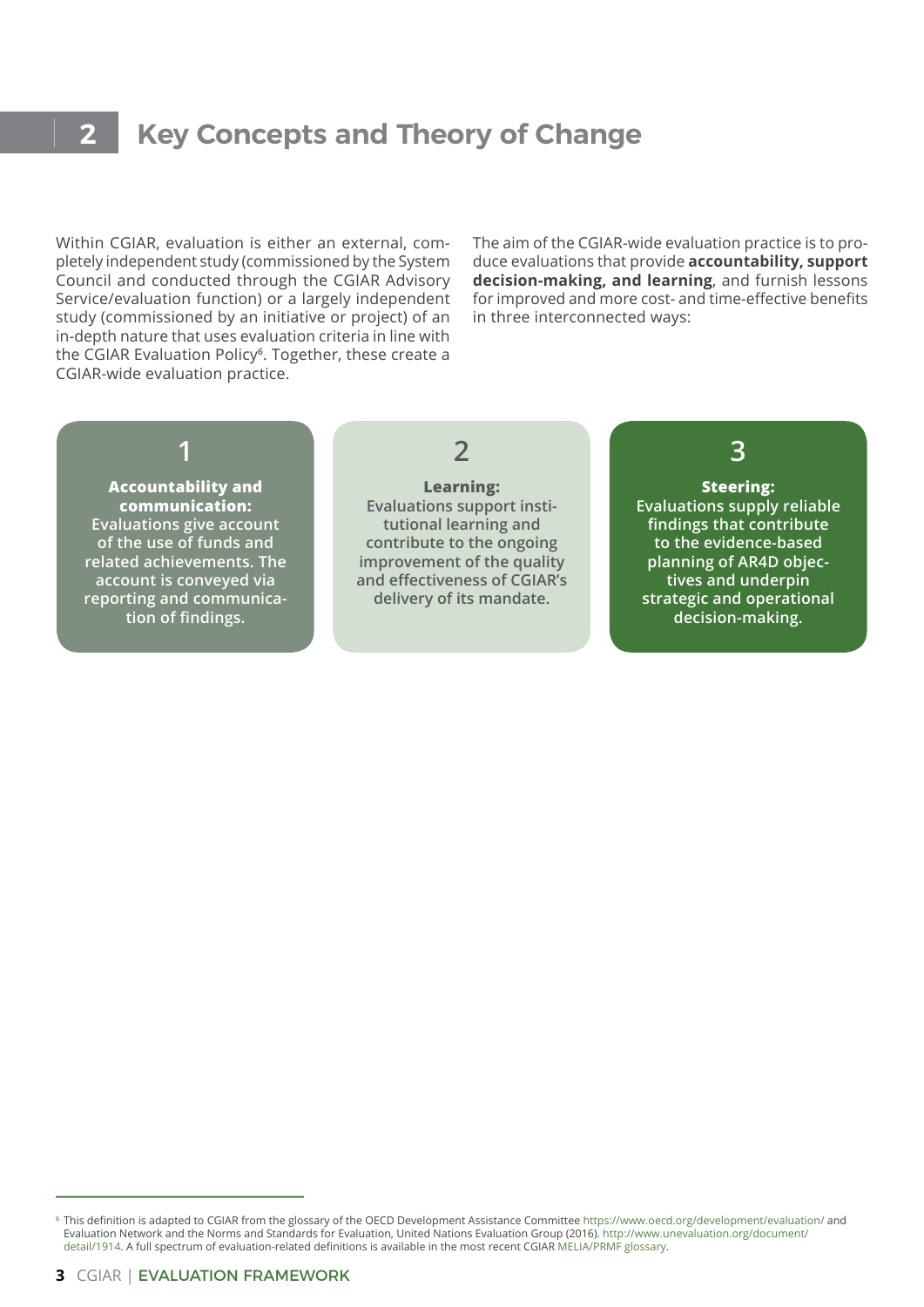#### <span id="page-5-0"></span>**Standards, Principles, and QoR4D 3**

This Evaluation Framework and the aligned Policy draw on the quality standards and principles for evaluation specified by [2019 OECD Development Assistance](https://www.oecd.org/dac/evaluation/daccriteriaforevaluatingdevelopmentassistance.htm) [Committee \(OECD/DAC\) evaluation criteria,](https://www.oecd.org/dac/evaluation/daccriteriaforevaluatingdevelopmentassistance.htm) the [United](http://uneval.org/) [Nations Evaluation Group \(UNEG\)](http://uneval.org/) and the [Evaluation](https://www.ecgnet.org/) [Cooperation Group](https://www.ecgnet.org/) (ECG) of the international financial institutions. Elements of the [Quality of Research for](https://cas.cgiar.org/sites/default/files/pdf/Quality%20of%20Research%20for%20Development%20in%20Practice%20for%20One%20CGIAR_0.pdf)  [Development \(QoR4D\) framework](https://cas.cgiar.org/sites/default/files/pdf/Quality%20of%20Research%20for%20Development%20in%20Practice%20for%20One%20CGIAR_0.pdf) further guide assessment of the quality of science, considering CGIAR's positioning in the research-for-development space. The standards and principles provide a point of reference for the professionalism of research-for-development evaluation and dictate how evaluation is conducted in CGIAR. The Evaluation Policy furnishes a detailed description of evaluation criteria (CGIAR Evaluation Policy, section 5), which align with OECD-DAC 2019 criteria and QoR4D and describe the areas under review.

#### **3.1 Standards and Principles**

- **Relevance, use, and utility:** All evaluations are applicable to the question(s) at hand and designed in a responsive and timely manner for use in decisionmaking, accountability, and learning processes.
- **Independence and lack of bias:** Evaluations instill confidence among all users that the evaluation is as objective as possible with the highest ethical standards and codes of conduct, impartial with a system in place against conflict of interests, and unafraid to raise constructive feedback on critical issues, being unbiased operationally and analytically.
- **• Transparency:** Processes (including methods) and results are transparently disclosed, traceable, and accessible to the public.
- **• Legitimacy and participation:** Evaluations include relevant informants and use consultative processes to prepare terms of reference and the evaluation matrix. Such processes ensure the quality of the process, including, where appropriate and feasible, representatives of end and intermediate users of evaluation outputs.
- **• Responsiveness to gender, diversity, and inclusion (GDI):** Evaluation design and conduct, the commissioning of teams, and the reporting strive to fully address GDI parameters. Evaluations will consider who is engaged in the work and who benefits from it.
- **• Ethics and equity:** Evaluations consider questions of ethics in research and outcomes and integrate ethical and equity considerations in the evaluation design and implementation.
- **Evaluability:** Evaluability refers to the extent to which an intervention can be evaluated in a reliable and credible fashion; the concept is central to a culture of results. A strong focus on evaluability at the design stage facilitates overall measurability, monitoring, and subsequent evaluation.
- **• Credibility and robustness:** Methods employed are credible and replicable. The quality of an evaluation depends on the professional and methodological competency of the evaluators and the use of reliable, triangulated data.
- **• Measurability:** Sound methods underpin measurability and replicability. To the extent possible, evaluations measure, using quantitative and/or qualitative methods, the performance of CGIAR. Measurability provides comparability between time frames, groups, or alternative theories.
- **• Mutual accountability:** In CGIAR, expectations for evaluation are matched with adequate investments in requisite financial and human resources. The capacity and systems for data collection and real-time information underpin mutual accountability.
- **• Efficiency:** Evaluation avoids unnecessary duplications, costs, or redundancy to other evaluative assessments.
- **• Comparative advantage:** Evaluation gives due consideration to exploring the comparative advantage of CGIAR in contributing to the achievement of quality research-for-development results.
- **• Fairness, confidentiality, and no harm:** The evaluators and commissioning office(s) are responsible for ensuring and protecting the confidentiality and anonymity of information, as required. In line with a do-no-harm approach, evaluators attend to actions, omissions, and unconscious choices throughout evaluation design and implementation.
- **• System framing and complexity awareness:** Evaluations consider the contextual realities in terms of boundaries, interrelationships, dynamics, and per spectives that delineate the systems that CGIAR aspires to improve incrementally or to transform. Evaluation attends to nonlinearities, emergence, uncertainties, turbulence, and adaptive capacity, in line with complexity awareness.
- **• Capacity building:** Learning and evaluation-related capacity building will be embedded into evaluation practice to promote coherent monitoring, evaluation, and learning (MEL).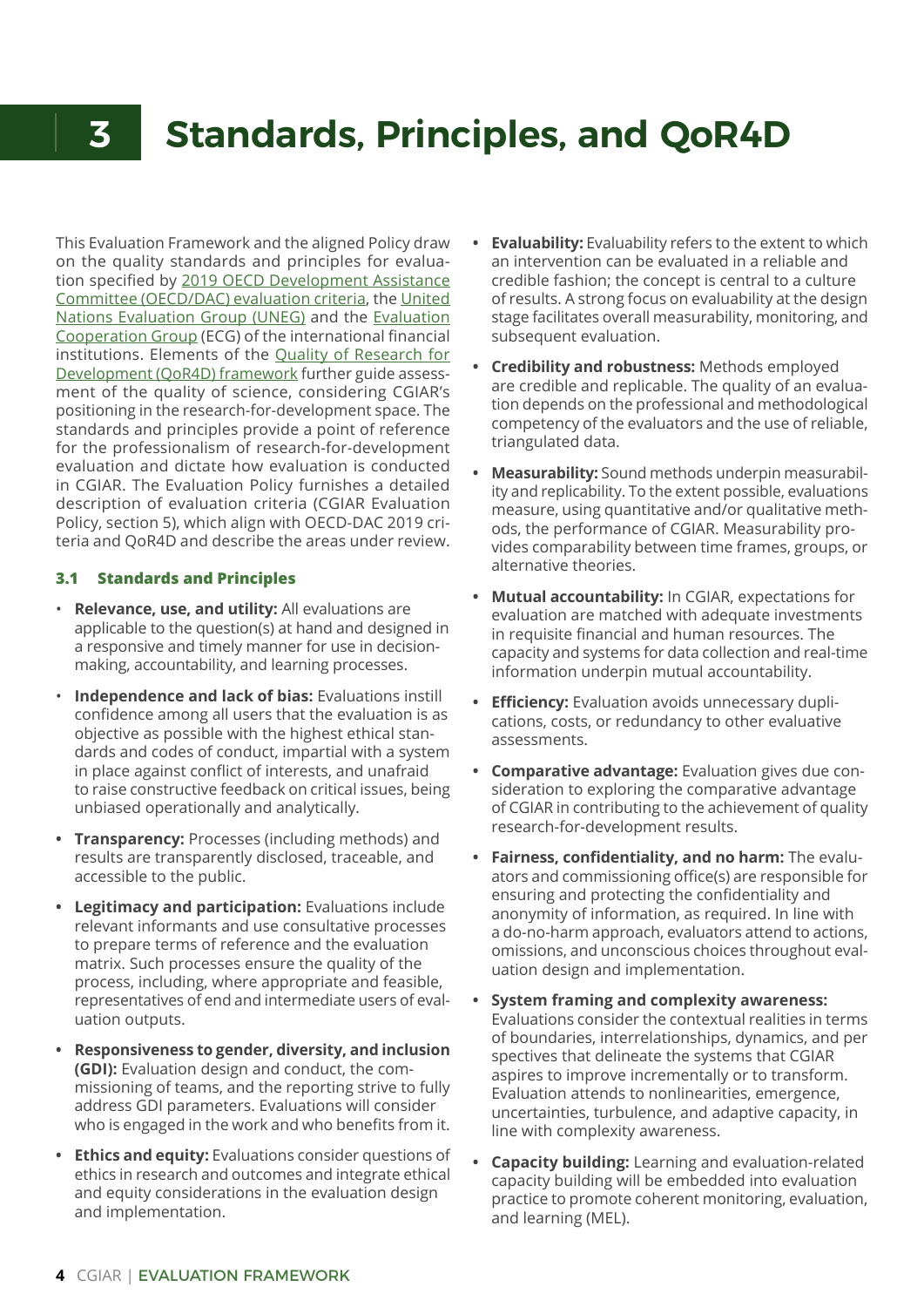## **3 Standards, Principles, and QoR4D**



**Figure 3:** *Evaluation standards and principles and evaluation criteria with QoR4D elements*

- **Use of ToC and theory-based approaches**
- **Consideration of development impact**
- **Consideration of attribution and/or contribution**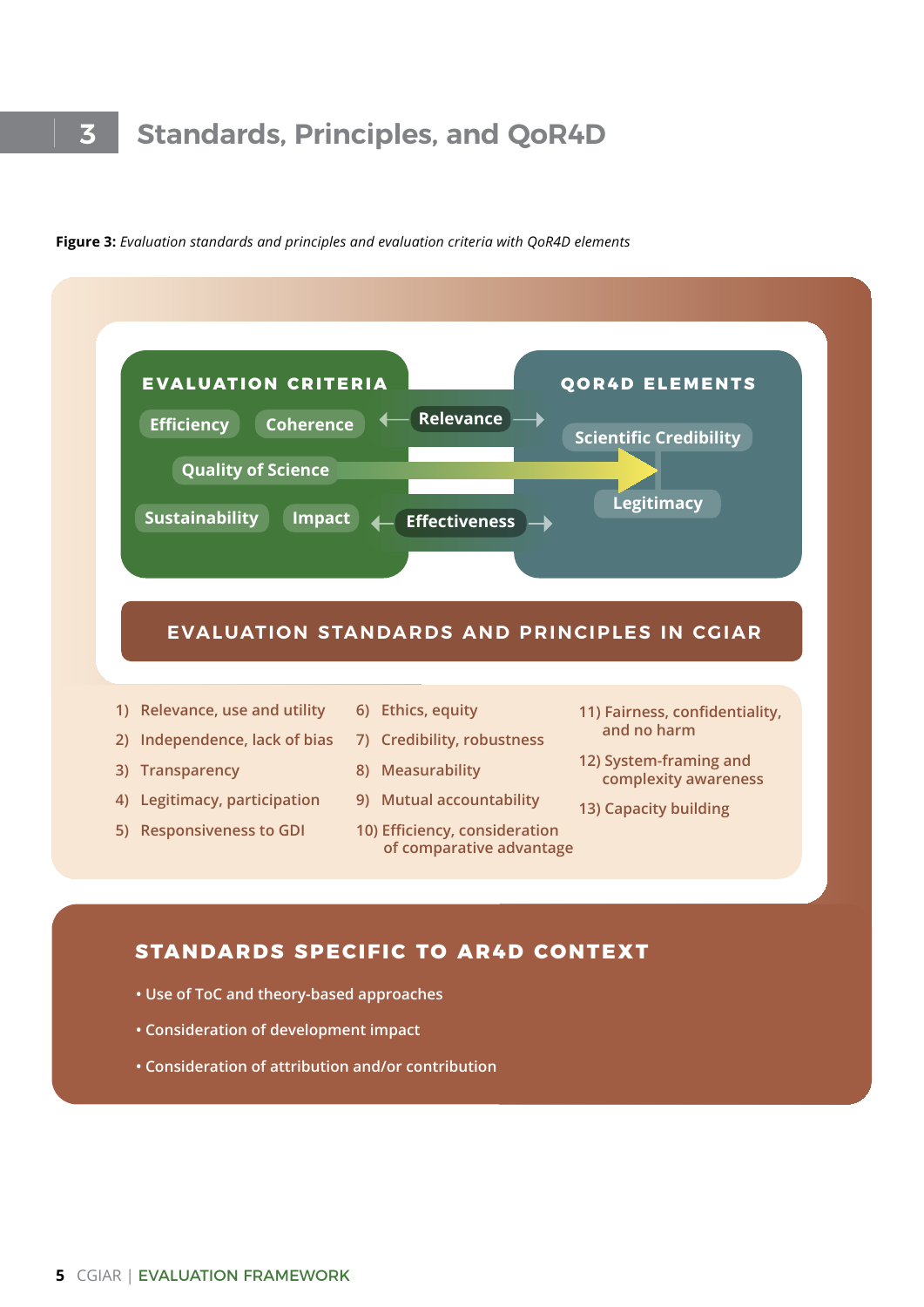### **3 Standards and Principles**

#### **3.2 Items for Special Consideration in AR4D Evaluation**

- **• Use of theories of change and theory-based approaches:** Theories of change (ToC) describe the pathways to impact—which can be complex, intersecting, and often nonlinear—drawing on insights from the social sciences, including economic and international relations theory. When theory-driven interventions are evaluated, the evaluations assess the relevance of the ToC against the development problem, including the assumptions and risks it describes, and use of the ToC towards measuring and explaining results and conditions for achieving out comes and ultimate impact.
- **• Consideration of development impact:** Evaluations will consider the potential and actual sustainable development impact, as appropriate. Impact assessments, including studies sponsored by the Standing Panel on Impact Assessment (SPIA), will be integrated into evaluation data sources.
- **• Consideration of attribution and/or contribution:** Evaluations will propose and use methods that seek to describe CGIAR attribution and contribution visà-vis specific outcomes. That is, they will delineate and estimate CGIAR's particular contribution (attribution) or describe the part played by an intervention in bringing about a result where full causality cannot be established (contribution).

#### **3.3 Quality of Research for Development (QoR4D)**

CGIAR has adopted the [Quality of Research for](https://cas.cgiar.org/sites/default/files/pdf/Quality%20of%20Research%20for%20Development%20in%20Practice%20for%20One%20CGIAR_0.pdf)  [Development \(QoR4D\) framework.](https://cas.cgiar.org/sites/default/files/pdf/Quality%20of%20Research%20for%20Development%20in%20Practice%20for%20One%20CGIAR_0.pdf) The QoR4D framework guides and enhances the quality of R4D at all levels, from strategy to research activities. It expresses CGIAR System-wide agreement on the nature and assessment of the quality of science and the likelihood of achieving development outcomes. QoR4D was established through a consultative process involving representatives from entities across CGIAR who are involved in managing or assessing science quality. QoR4D design principles and assessment criteria are integrated with evaluation criteria to reflect the CGIAR context (see Figure 3).

**6** cgiar | evaluation Framework